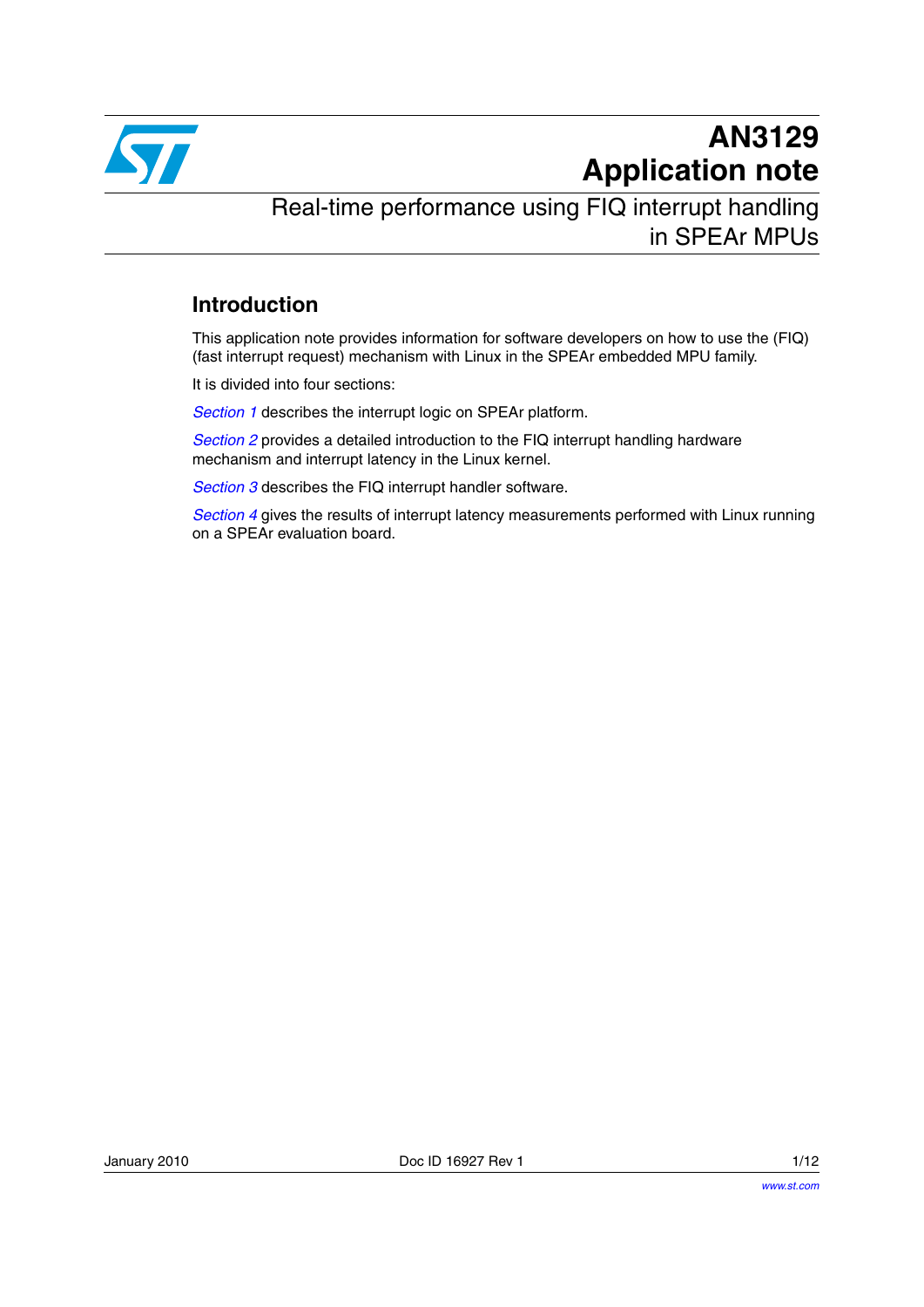### <span id="page-1-0"></span>**1 SPEAr interrupt logic**

SPEAr is a family of embedded MPUs based on the ARM core. The embedded MPU uses the PL190 vectored interrupt controller (VIC) IP. Together they provide facilities to use fast interrupts as highest priority interrupts. Fast interrupt features are supported by both the ARM core and the VIC. This VIC IP can be configured to select any hardware source to interrupt ARM core as either IRQ or FIQ.





The order of priority for hardware interrupts (from higher to lower) is as follows:

- 1. Fast interrupt request (FIQ) interrupts
- 2. Vectored IRQ interrupts
- 3. Non-vectored IRQ interrupts.

FIQs are intended for fast, low-latency interrupt handling. In FIQ mode, the ARM core uses seven 32-bit banked registers, which enable the VIC to process interrupts as quickly as possible.

Multiple interrupts can be handled as FIQs, but in this case the IRQ vector needs to be loaded in the program counter (PC). In order to reduce interrupt latency, it is advised to use a single FIQ source, because the ISR can be directly executed without determining the source of the interrupt.

As the Linux kernel never disables FIQs they have ultimate priority over anything else in the system. When using an FIQ, the FIQ latency will be the time it takes the CPU to enter your FIQ function. Moreover an FIQ can preempt Linux kernel code and IRQ handlers and it can also be used for faster response to interrupts.

*Note: The use of an FIQ in place of an IRQ does not require any hardware (wiring) modifications on the SPEAr board. The VIC has a 32-bit register (VICINTSELECT) which can toggle an IRQ source to raise an FIQ instead of the default mechanism of IRQ.*

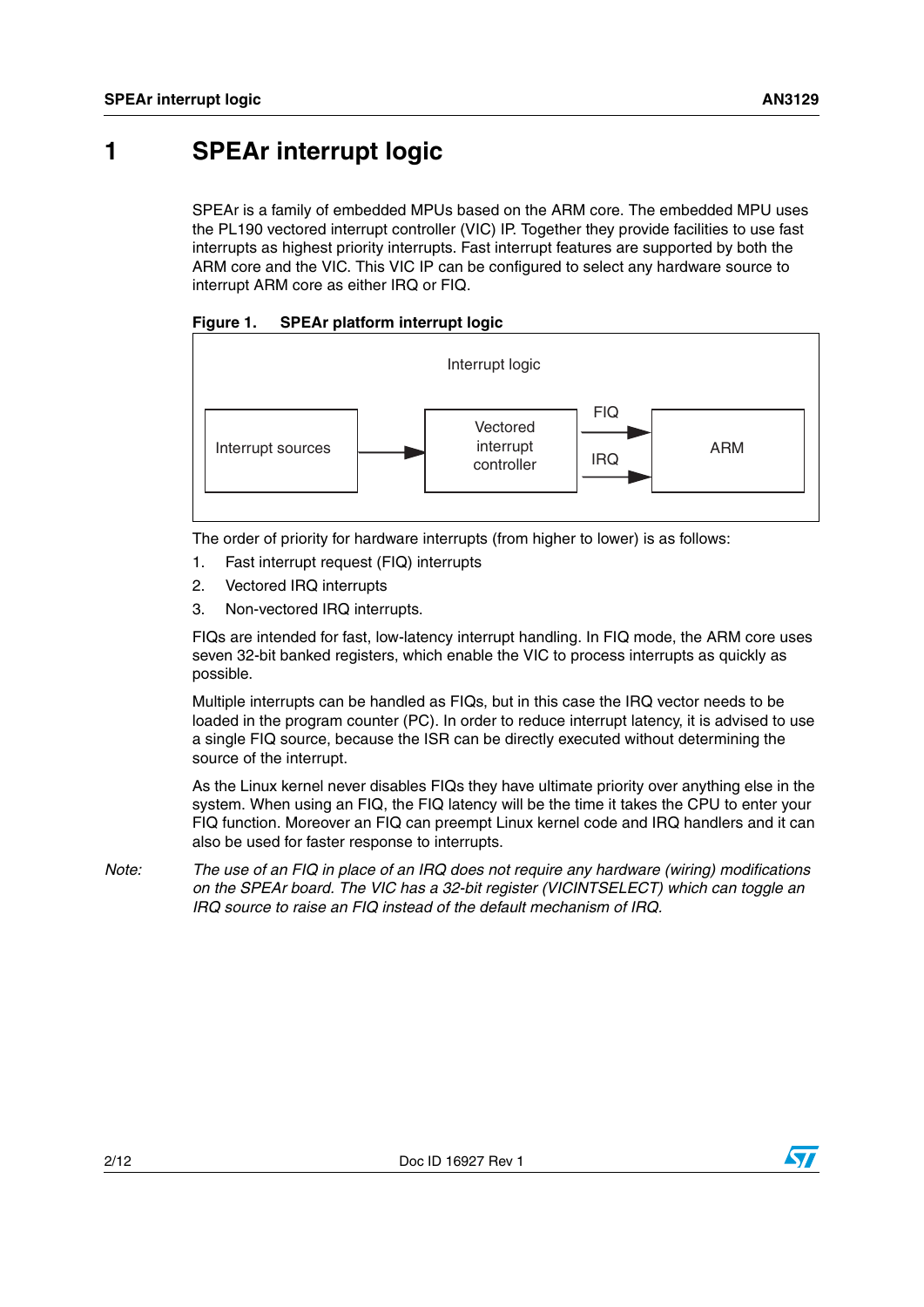### <span id="page-2-0"></span>**2 Linux kernel IRQ handling latency**

In a Linux kernel based system, interrupt latency may occur in the following cases:

- Interrupt latency for top half,
- Various sections where IRQs are disabled

**Figure 2. IRQ handling latency in Linux Kernel**



An FIQ is a highest priority interrupt and preempts both of these sources of latency. It can preempt IRQ top half handlers as well as Linux kernel code sections where IRQs are disabled. Further to this, the FIQ handler can not be preempted by other IRQs. This ensures that the platform has predictable worst case timings for FIQ handler latency making FIQ suitable for real-time systems.

The FIQ handler can not permit tasks that require other IRQs to be active, including the timer. This also makes it suitable for real-time systems but imposes the following limitations:

- Kernel mode APIs and device driver framework can not be used inside the FIQ handler. These APIs available for Linux driver development may internally rely upon timers, schedulers, spinlocks, etc. for functioning. Linux code also needs to guard against multiple access to objects by spinlocks or other relevant mechanisms. FIQ ISRs can come in the middle of anything and have to get out quickly again too. So **unless it is a simple macro, you can not use any Linux APIs in the FIQ ISR**.
- Page faults have to be avoided inside the handler (the memory used in the handler should be already allocated and initialized). In case that a page fault occurs inside the FIQ handler, it can not be recovered by the kernel and it would lead to a kernel crash.

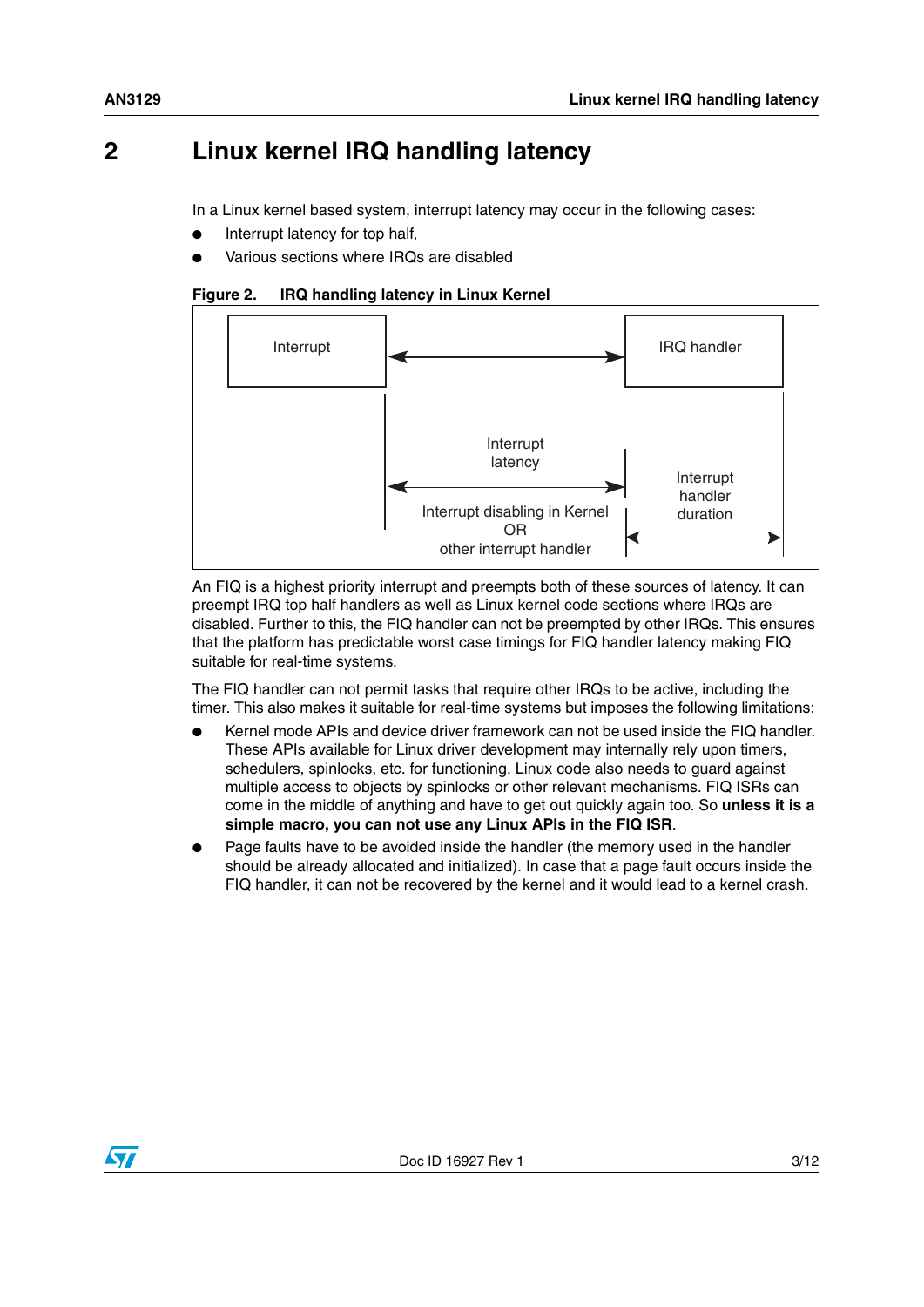### <span id="page-3-0"></span>**3 FIQ handler environment**

The FIQ registration, the ISR function and the runtime environment of a FIQ handler are different from a standard IRQ handler. A working example of an FIQ handler can be found in latency measurement module in *[Section 4: IRQ latency measurement](#page-4-0)*.

### **3.1 FIQ registration**

For FIQ registration 'set fig handler' API is used.

The two arguments of this API are:

- **Function pointer**
- Size of handler function in bytes

This handler function is copied to the FIQ vector reserved area. The FIQ vector area is last in the memory area reserved for interrupt vectors. About five hundred (500) bytes are available in this area for copying the ISR.

In the SPEAr Linux Support Package (LSP), the following API must be used to select the configuration of the IRQ source:

- *vic\_unmask\_irq(int number) –* enables interrupt source on VIC as IRQ
- *vic\_select\_fiq(int number)* selects interrupt source on VIC as FIQ instead of IRQ

#### **3.2 FIQ mode registers setup**

When the FIQ handler runs, it utilizes FIQ mode-specific registers (r8-r14) and general mode registers (r0-r7). This set of FIQ mode registers is exclusive to FIQ mode and not available to other handlers.

To pass any information to the FIQ handler, the FIQ mode registers have to be set using the call: 'set\_fig\_regs'.

#### **3.3 Return from FIQ mode**

To return from FIQ mode on completion of the code, use the following assembly instruction:

subs pc, lr, #4;

This command restores the instruction pointer to the original location it was before FIQ arrived.

#### **3.4 FIQ ISR in C**

Writing the FIQ handler function in ARM assembly language can be cumbersome, so it is highly recommended to use C language instead. This is especially true for large functions when the handler function is larger than the maximum size available for FIQ vector (500 bytes). In such cases branching to the C function can be possible. This involves saving of the register context (r0-r12 general mode registers) and initialization of the function frame pointer.

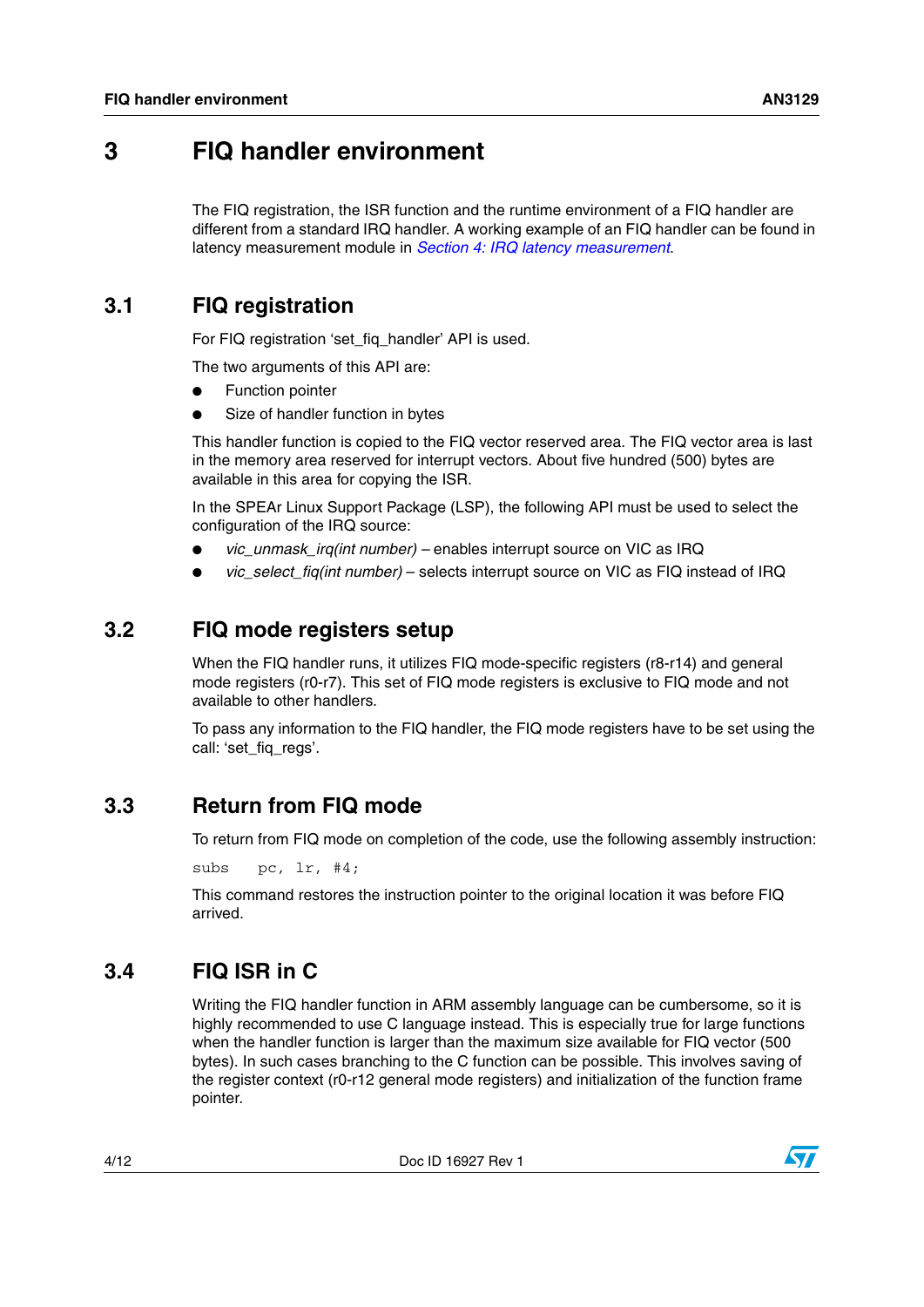### <span id="page-4-0"></span>**4 IRQ latency measurement**

The latency measurement module is a Linux kernel module (LKM) available as part of the STLinux SPEAr BSP release kernel code. This module can be statically linked with the kernel at the time of the build.

This module is useful for measuring the IRQ or FIQ latency in a running system. The statistics collected are:

- Maximum latency (in microseconds)
- Minimum latencies (in microseconds)
- Total number of samples captured
- Frequency distribution of IRQ handling latency in range [0-200] microseconds

#### **Figure 3. Linux Kernel IRQ latency measurement module**

| .config - Linux Kernel v2.6.27 Configuration                                                               |
|------------------------------------------------------------------------------------------------------------|
|                                                                                                            |
| lagaaaaaaaaaaaaaaaaaaaaaaaaaaaa System Type qaaaaaaaaaaaaaaaaaaaaaaaaaaaa                                  |
| Arrow keys navigate the menu. <enter> selects submenus ---&gt;.<br/><math>\mathbf{x}</math></enter>        |
| Highlighted letters are hotkeys. Pressing <y> includes, <n> excludes, x<br/>x.</n></y>                     |
| <m> modularizes features. Press <esc><esc> to exit, <? > for Help,  <!--<br-->x.</esc></esc></m>           |
| for Search. Legend: [*] built-in [ ] excluded <m> module<br/>x.<br/>x<br/><math>\langle \rangle</math></m> |
| $\mathbf{x}$                                                                                               |
| $\times$ X<br>ARM system type (SPEAr)<br>$X - X$<br>$---$ >                                                |
| *** Boot options ***<br>$X - X$<br>x x                                                                     |
| *** Power management ***<br>$X - X$<br>x x                                                                 |
| Architecture (ST Spear600) $-->$<br>x x<br>XX                                                              |
| $\langle * \rangle$ ST Spear GPIO<br>$X - X$<br>xх                                                         |
| FSMC support for SPEAr SoC<br>$\times$ $\times$<br>くすう<br>$X - X$                                          |
| SPEAr Interrupt Latency Test<br>ren<br>$X - X$<br>xх                                                       |
| SPEAR600 Machine<br>$5*1$<br>$X - X$<br>xх                                                                 |
| SPEAR600 target board (ST SPEAr600 Evaluation board)<br>x x<br>$X - X$                                     |
| <*> SPEAR Miscellaneous Register Configuration.<br>$X - X$<br>x x                                          |
| x maaaa                                                                                                    |
|                                                                                                            |
| kSelect>⊩<br>$\langle$ Exit $\rangle$<br>$\langle$ Help $\rangle$<br>x                                     |
|                                                                                                            |
|                                                                                                            |
|                                                                                                            |

To see above modes in the kernel source directory:

- 1. Run *make menuconfig*.
- 2. Then navigate to '*System Type'->'SPEAr Interrupt Latency Test']*

The source code of the latency measurement module is available in the STLinux SPEAr BSP Linux kernel source code.

The file location is: *arch/arm/plat-spear/latency\_test.*c

You can use this module as a starting point for writing a new FIQ handler.

#### **4.1 Using the latency measurement module**

The latency test module exchanges configurable parameters and measured results through Linux sysfs filesystem.



Doc ID 16927 Rev 1 5/12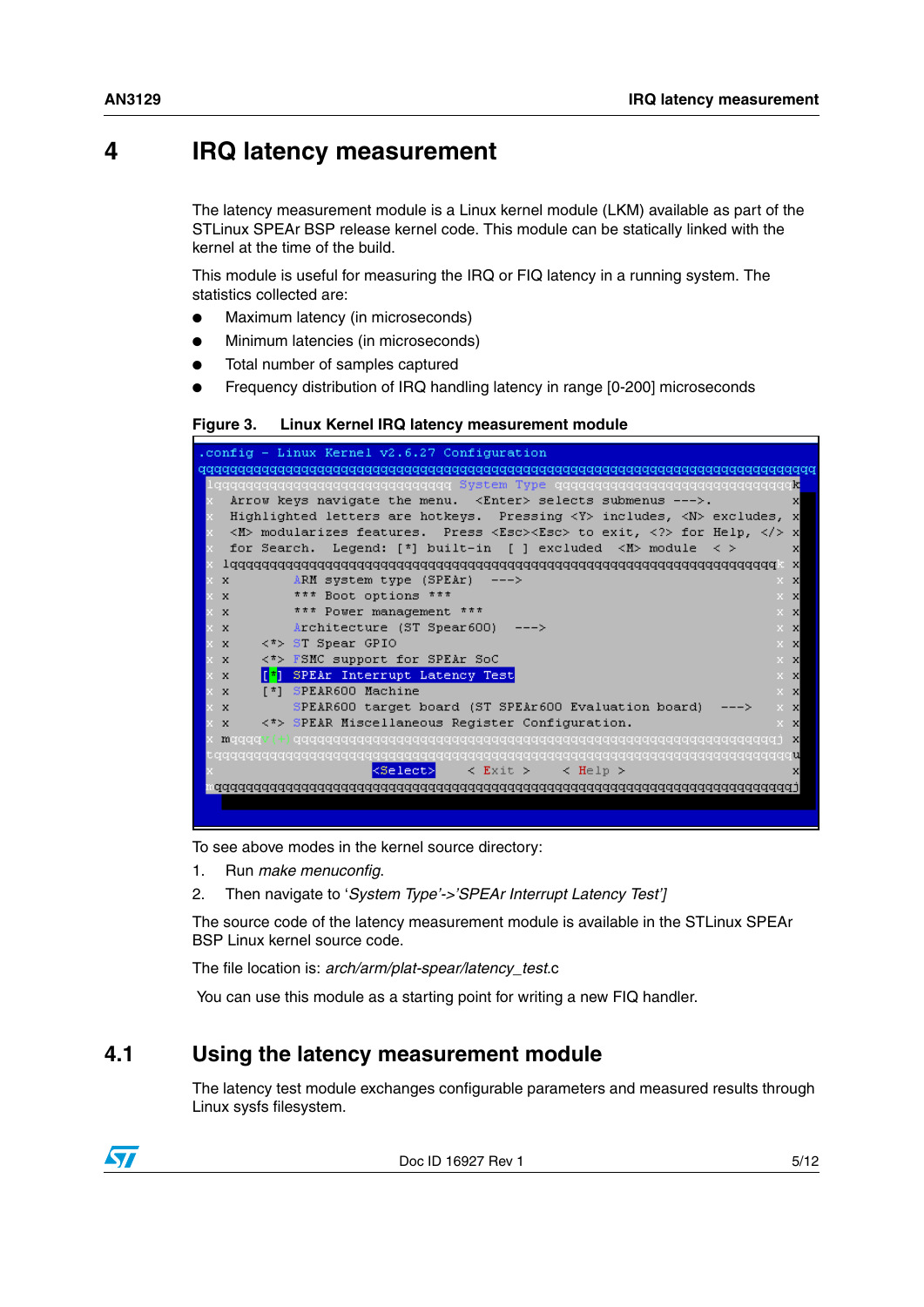This module is linked statically to the kernel image and has user mode interface at: */sys/kernel/irq\_latency*

To use the module:

1. Run the following command:

#ls /sys/kernel/irq\_latency

The command output shows four entries:

- irq\_mode shows if IRQ latency measurement is 1 (on) or 0 (off/no capture)
- fiq-mode shows if FIQ latency measurement is 1 (on) or 0 (off/no capture)
- stats shows the running statistics of measurements as summary
- stats\_details shows detailed log of IRQ latency counters

During kernel booting, the statically linked module is loaded automatically. By default the module lies dormant and does not capture latency statistics.

- 2. To start the capture, you must activate one of the two IRQ handling modes using the command:
	- *#echo 1 > irq\_mode*  or
	- *#echo 1 > fiq\_mode*

**irq\_mode**: in this timer interrupts are handled with an IRQ mechanism.

**fig mode**: in this timer interrupts are handled as FIQ interrupts. FIQ mode is designed to handle real-time scenarios.

To get the statistics captured by the module, use the command *#cat stats* repeatedly while performing other tasks. A typical output is:

*Latency*

*max (usec) : 48*

*min (usec) : 6*

*totalsamples : 7798*

To get detailed statistics, use the command *#cat stats\_details* repeatedly while performing other tasks. A typical output is:

| Latency: | Counter (usec) |
|----------|----------------|
| 0, 0     |                |
| 1, 0     |                |
| 2, 0     |                |
| 3,0      |                |
| 4,0      |                |
| 5, 0     |                |
| 6, 12001 |                |
| 7,70     |                |
|          |                |

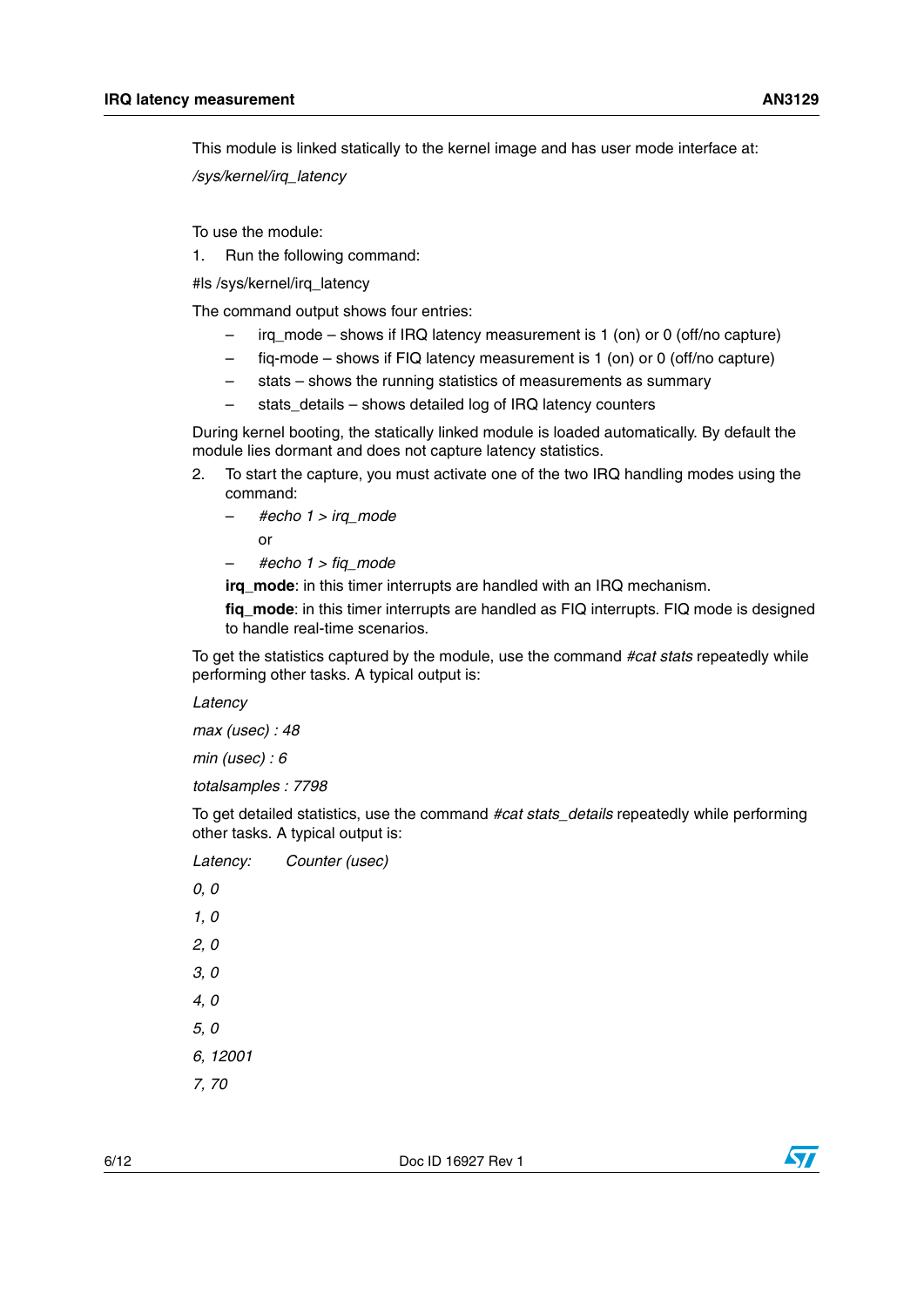*8, 35 9, 29 10, 13 11, 0 …… …… 198, 0 199, 0 200, 0*

- 3. To stop statistics capture, use one of the following commands (depending on the mode):
	- *#echo 0 > irq\_mode*
		- or
	- *#echo 0 > fiq\_mode*

Once the mode stopped, the timer is stopped and the IRQ handling is deactivated. Also the statistics are cleared.

#### **4.2 Module internals**

The module uses a general purpose hardware timer to raise an IRQ/FIQ and capture the ticks elapsed. The timer automatically reloads itself after raising an interrupt. In this way when the IRQ handler reads the timer value, this value is the exact measurement of the system latency for handling this IRQ.

Depending upon the choice of IRQ handling mechanism (IRQ or FIQ), the corresponding selection is made in VIC handling. FIQ registration and de-registration is part of the standard Linux kernel.

Timer (GPT) interval: 1 millisecond

Timer tick interval: 1/48 microsecond

Interrupt handler latency frequency counter is captured from 0 to 9600 ticks. This corresponds to a range of 0 to 200 microseconds. This frequency range is sufficient for determining the interrupt latency performance.

#### **4.3 Performance measurements**

The details of setup used for making the measurements are:

- **Kernel**: Linux kernel version 2.6.27
- **Board: SPEAr Plus 600 application board**
- **CPU**: ARM core running @333 MHz
- **RAM: 128 MB DDR2 running @333 MHz**
- **Flash**: 8 MB NOR

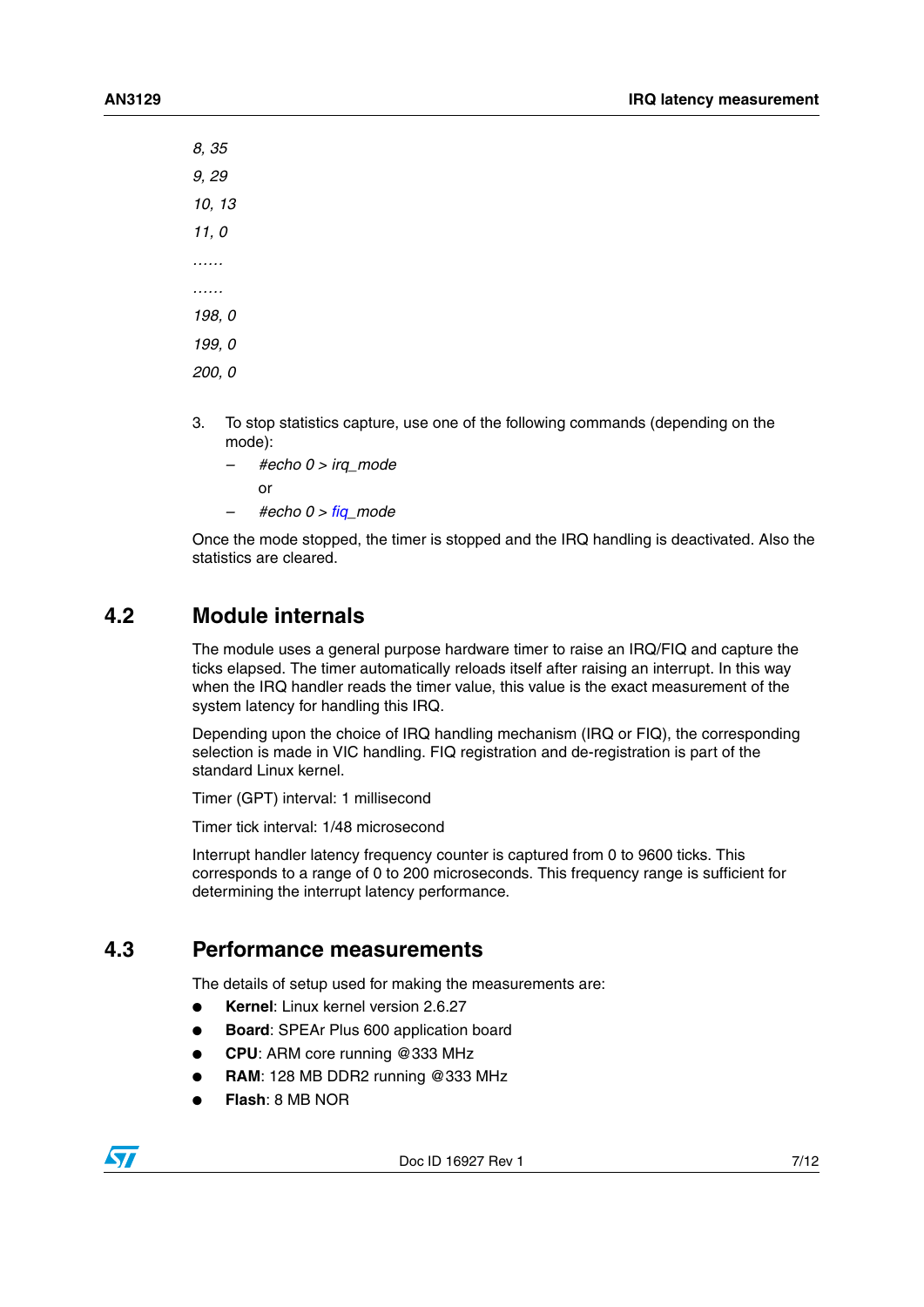#### **4.3.1 System load using netperf**

While the timer is recording values for ISR latency, the system is loaded using high-traffic on Ethernet. For this, the netperf utility is used. Netperf is an open-source, free software used for benchmarking of Ethernet performance between two systems.

There are two components to the netperf Ethernet benchmark: server and client. When the client (*netperf*) is invoked, it connects to the server (netserver) and starts to send data through sockets. The total bytes transferred in 10 seconds are measured and used to calculate the network throughput.

The SPEAr board is connected directly to a Linux PC through Ethernet (cross-cable). Netperf (client) is run on the SPEAr board and netserver (server) is run on the Linux PC. The netperf utility sends Ethernet packets at the maximum possible rate to the netserver which sends them back

#### **4.4 Results**

This experiment was done both for IRQ mode and FIQ mode. The values from the timer module and the netperf throughput are recorded in the following table.

In all three tests, the overall system throughput was measured as peak network performance.

| Interrupt Latency (µs)                        |       | <b>IRQ</b> |       |       | <b>FIQ</b> |       |
|-----------------------------------------------|-------|------------|-------|-------|------------|-------|
| Under Network load                            | Test1 | Test2      | Test3 | Test1 | Test2      | Test3 |
| Maximum $(\mu s)$                             | 175   | 177        | 173   |       |            | 8     |
| Minimum $(\mu s)$                             |       | 4          |       | 0     | 0          | 0     |
| <sup>1</sup> Throughput (Mbps) <sup>(1)</sup> | 94    | 94         | 94    | 94    | 94         | 94    |

Table 1. **Timer ISR latency measurements (minimum/maximum)** 

1. Throughput was calculated using the netperf client data transfer rate.

According to the table, we can infer that:

- The maximum latency for IRQ shoots up to 177  $\mu$ s
- The maximum latency for FIQ is close to 8  $\mu$ s
- The overall throughput of system remains the same in both cases.

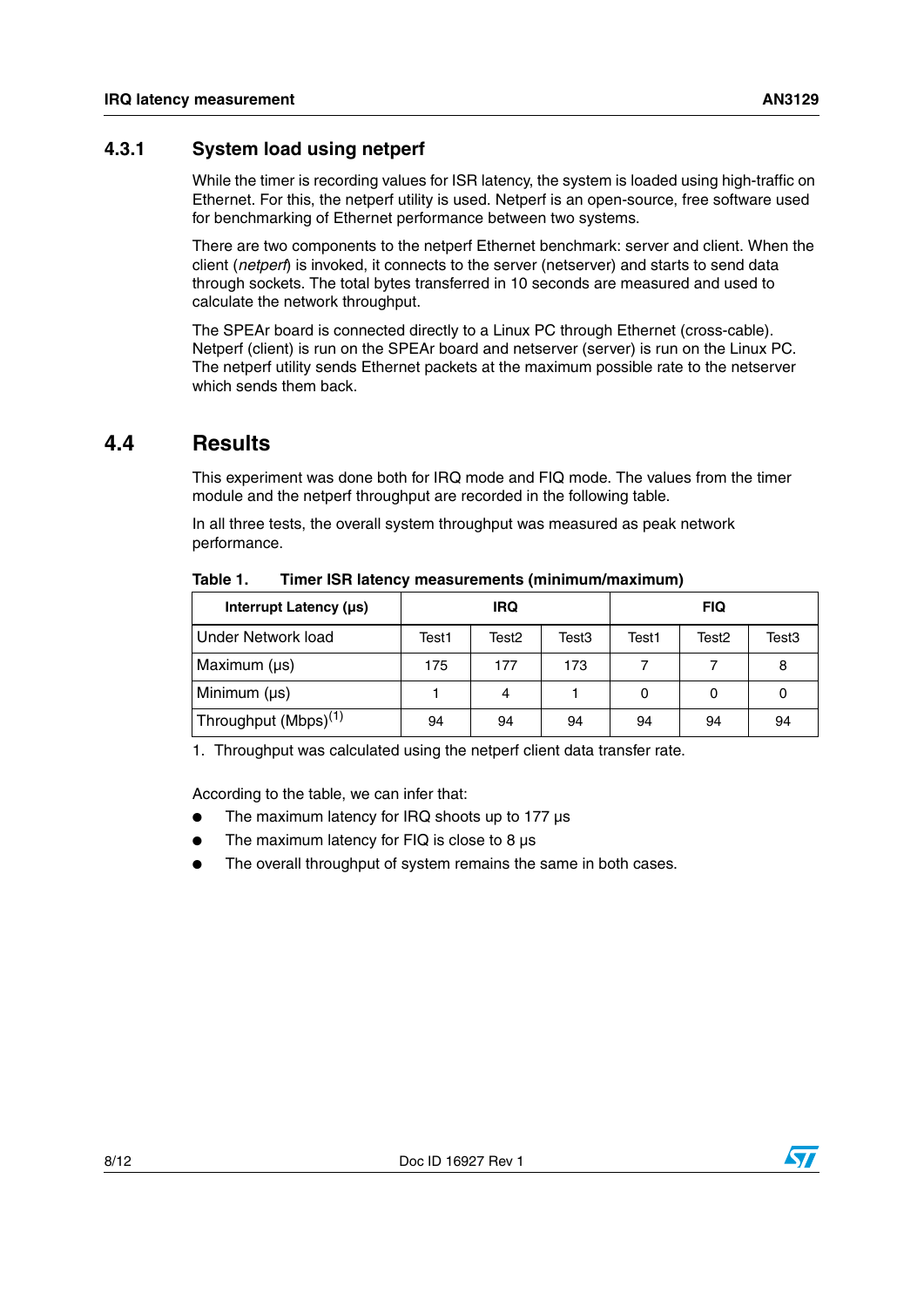## **5 Conclusion**

The fast interrupt mechanism ensures a bounded performance with the Linux kernel without any decrease in the overall system throughput. Its worst case is less than ten microseconds (<10usec). However this deterministic behavior comes at the cost of some limitations in ISR handler development, which can not utilize Linux kernel API and device driver framework.

The FIQ interrupt handling mechanism used, as described in this application note, is wellsuited for critical real time applications with SPEAr.

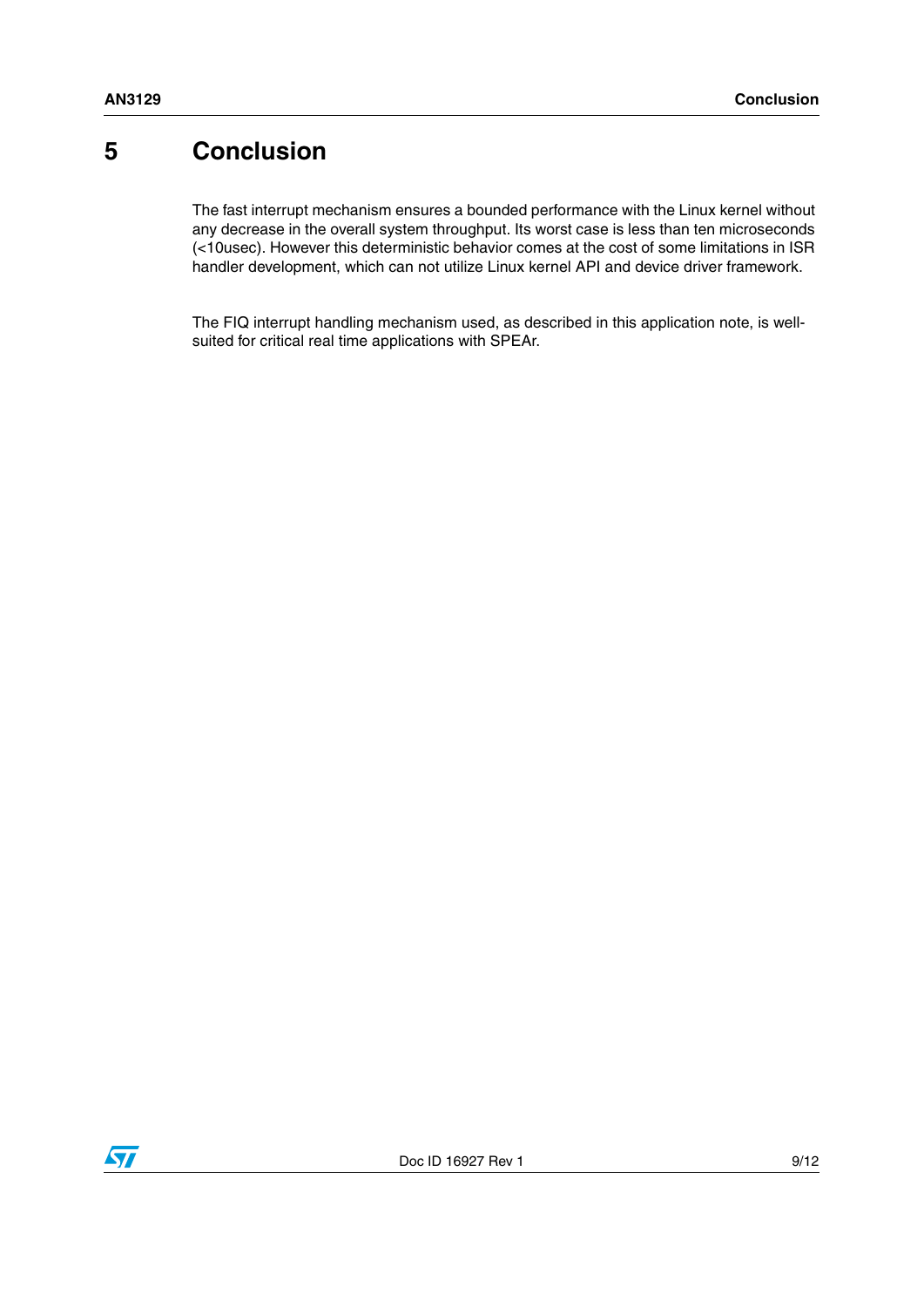# **6 References**

#### **Table 2. References**

| Title                                            | <b>Revision</b> | <b>Path/Location</b>     |
|--------------------------------------------------|-----------------|--------------------------|
| PrimeCell® Vectored Interrupt Controller (PL190) | r1p2            | ARM website              |
| ARM Architecture Reference Manual                | 2005            | ARM website              |
| SPEAr300 User Manual                             | 1.2             | <b>STLinux SPEAr BSP</b> |
| SPEAr600 User Manual                             | 1.3             | <b>STLinux SPEAr BSP</b> |

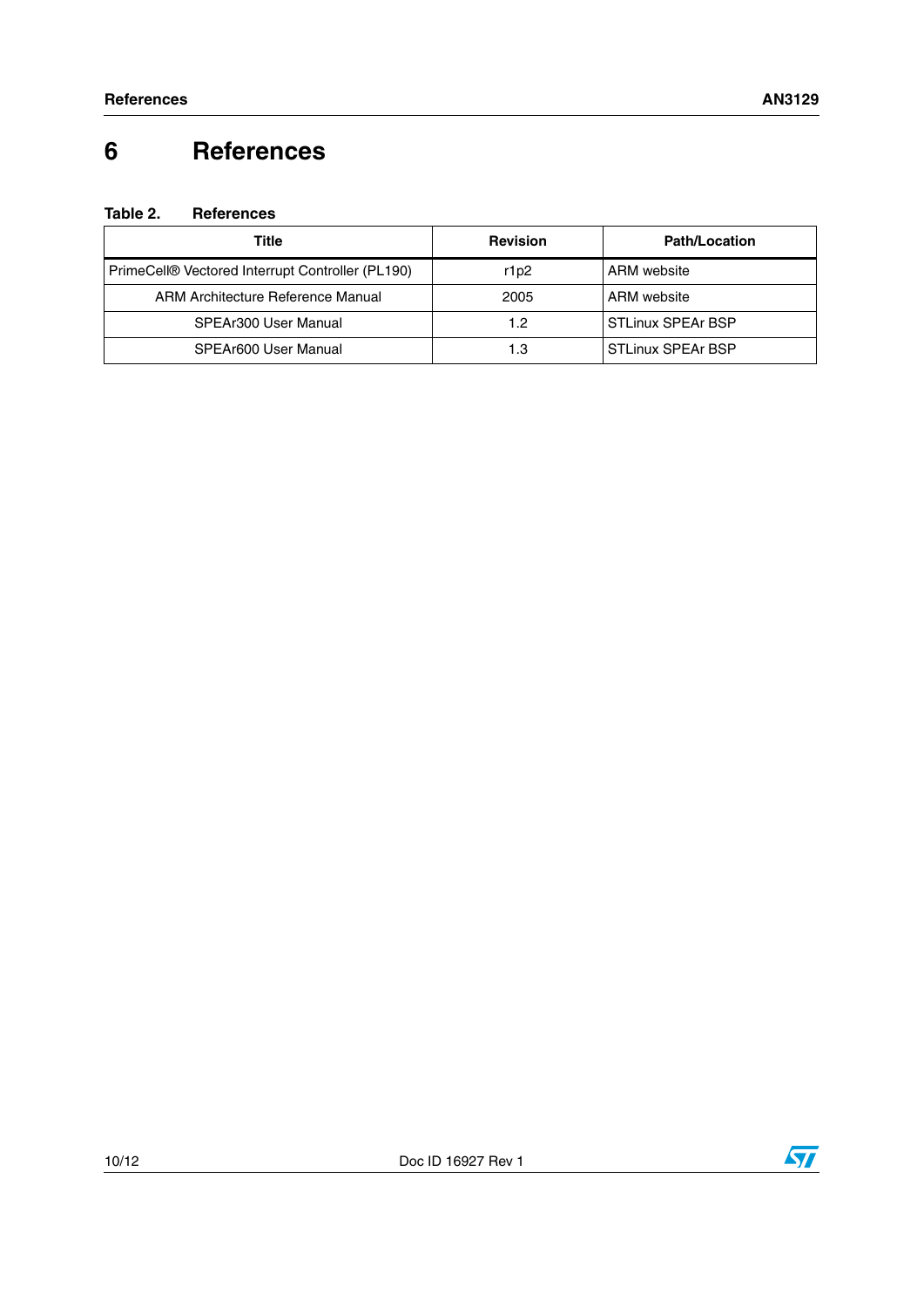# **7 Revision history**

#### Table 3. **Document revision history**

| <b>Date</b> | <b>Revision</b> | <b>Changes</b>   |
|-------------|-----------------|------------------|
| 05-Jan-2010 |                 | Initial release. |